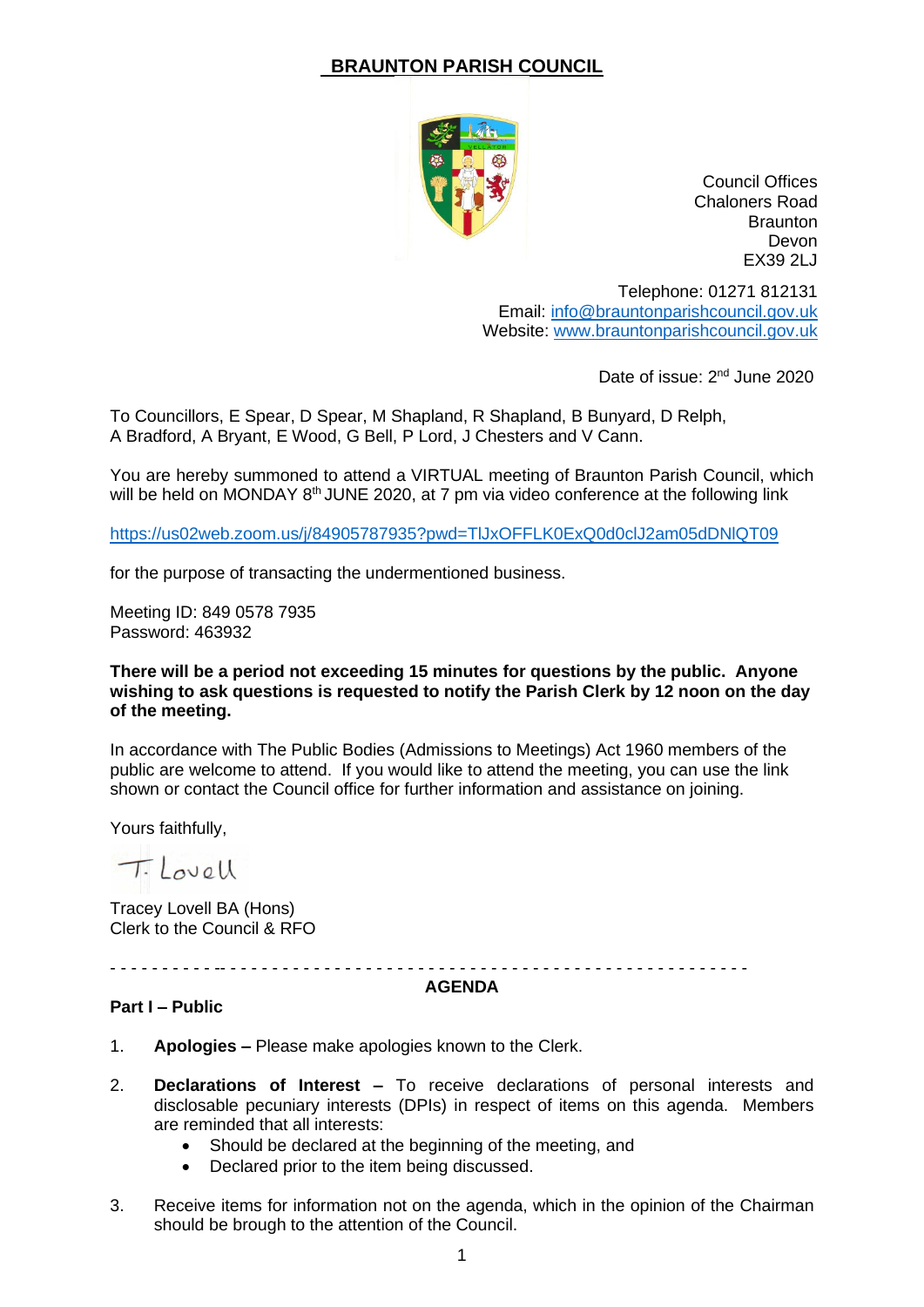- 4. **Public Participation Period –** Members of the public are permitted to make representations, ask questions and give evidence in respect of any item of business relating to the Parish Council. The period of time which is designated for public participation shall not exceed 15 minutes. Each member of the public is entitled to speak once only in respect of business and shall not speak for more than 3 minutes. A question asked by a member of the public during this period shall not require a response or debate at the meeting.
- 5. **Minutes –** Approve and sign [Minutes](http://www.brauntonparishcouncil.gov.uk/Braunton-PC/UserFiles/Files/Agenda%20Item%205%20-%20MINUTES%2026.05.20%20DRAFT.pdf) of the Full Council meeting held on 26<sup>th</sup> May 2020, attached.
- 6. **Action Sheet** Note updated [action sheet.](http://www.brauntonparishcouncil.gov.uk/Braunton-PC/UserFiles/Files/Agenda%20Item%206%20-%20ACTION%20SHEET%20080820.pdf)
- 7. **Reports from the Devon County Councillor** [April 2020](http://www.brauntonparishcouncil.gov.uk/Braunton-PC/UserFiles/Files/Agenda%20Item%207%20-%20DCC%20REPORT%20APRIL%202020.pdf) and [May 2020.](http://www.brauntonparishcouncil.gov.uk/Braunton-PC/UserFiles/Files/Agenda%20Item%207%20-%20DCC%20REPORT%20MAY%202020.pdf)

### **8. Reports from North Devon Councillors**

- 9. **Planning –** North Devon Council the determining Authority, has asked for comments from this Parish Council on the following applications (click on the application number to view the Application):
	- (a) [71512](https://planning.northdevon.gov.uk/Planning/Display/71512?cuuid=773812F3-C3B0-435F-80EE-E5C78919C22A) **Proposal:** Change of use of land together with the siting of two shepherds huts to provide two units of holiday accommodation (glamping) **Location:** Snowball Cottage Fullabrook Ilfracombe Devon EX34 8NJ **Applicant:** Mr Nick Tucker

## **10. North Devon Council – Planning Decisions**

- 71387 **Proposal:** 34 Stallards Braunton Devon EX33 1BP **Location:** Extension to dwelling **Applicant:** Mr & Mrs Lanyon **Decision:** APPROVED **Decision Date:** 27/05/2020
- 71462 **Proposal:** Notification for prior approval for larger home extension which extends 3.3m beyond the rear wall, 3.6m to the ridge and 2.2m to the eaves **Location:** 12 Ralph Close Braunton Devon EX33 1DW **Applicant:** Mr & Mrs L Garrity **Decision:** APPROVED **Decision Date:** 29/05/2020
- 11. **Accounts Due for Payment – To examine and agree the accounts due for payment, for the period 27th May 2020 to 8th June inclusive. –** The schedule of payments will be issued prior to the meeting.
- 12. **Update Financial Projections** Receive the RFO and Chair of Finance and Administration Committee, [report](http://www.brauntonparishcouncil.gov.uk/Braunton-PC/UserFiles/Files/Agenda%20Item%2012%20-%20FINANCIAL%20PROJECTIONS%20COVID-19.pdf) attached.
- 13. **Parish Council Car Parks** Consider report from the Clerk regarding measures to reintroduce charging in the Caen Street and Chaloners Road Car Parks.
- 14. **Measures to reopen the Village Centre** Devon County Council have been working to try to put in place highways measures that will address social distancing and enable people to travel more easily on foot and by bike. The Reallocation of Roadways and Active Travel was announced in May. [report](http://www.brauntonparishcouncil.gov.uk/Braunton-PC/UserFiles/Files/Agenda%20Item%2014%20-%20REPORT%20MEASURES%20TO%20REPORT%20THE%20VILLAGE%20CENTRE%20080820.pdf) attached.